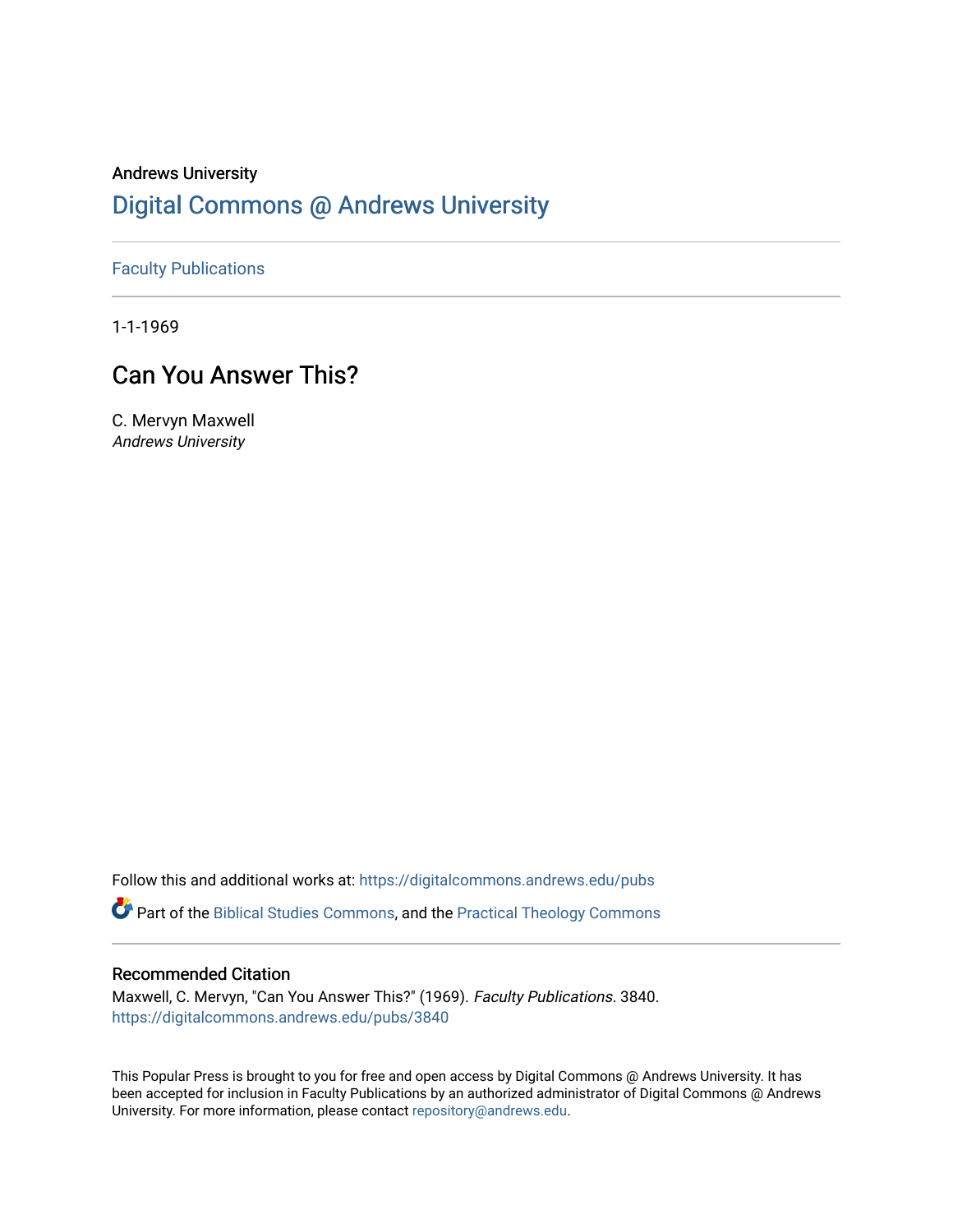

**Questions Youth Are Asking Today** 



**by C. Mervyn Maxwell Chairman, Department of Church History Andrews University** 

**Question. I don't dig this bit about loving God. I believe there's a God and all that, but how can you love someone you've never seen? I can't get myself to love a "being" in any case.** 

**Answer.** Love is a complex thing and comes in different degrees and variations.

We feel a different sort of "love" for a pet dog than we feel for our mothers, or again for a sweetheart when we first fall in love with her than for a wife after we have lived with her for many years.

Teen-agers, experiencing for the first time the particular kind of love sweethearts feel for each other, often assume that they are expected to love God with this same type of love. This is not so. The Bible recognizes the different kinds of love when it says we are to "love" everyone, both our "neighbors" and our "enemies," but also says we are to "love" *only one*  spouse. The Bible does not expect us to love God in the way that we love our girl friends but more nearly in the way we feel about our parents in our better moments.

Don't worry about God's being a "being." People are human *beings,* and you don't have any trouble loving some of them!

**Question. If God made everything as perfect as Professor Clark insists He did in his articles in the "Signs," where did disease germs, poisonous plants, and birth defects come from? Who made them?** 

**Answer.** They came from several sources. I'll suggest three.

*1. Mutation.* The carrot and the hemlock are both members of the same plant family, even though the one is a food and the other a poison. The startling difference between them is a result of submicroscopic differences in their genes and chromosomes. Somewhere since creation a mutation took place.

2. An *enemy.* The Bible points its finger at an evil unseen intelligent being which it calls the devil and Satan as the instigator of many of our woes. See Revelation **12:12; 2:10.** Jesus presented Himself as sowing "good seed" in the world and Satan as an enemy sowing "weeds." Matthew 13:24-30.

*3. Changed environment.* Mutations and the devil produced changes in nature. Once these changes took place others followed, for it is a commonplace that when the balance of nature is upset, undesirable

24 *Signs of the Times,* **January, 1969** 

changes almost always follow. For example, in Europe rabbits are a vital part of the economy, but introduced into the entirely different environment of Australia they became serious pests. In a national forest deer are a delight to the eyes, but when one forest administration decided to kill the deer's natural enemies, the mountain lions, the result was such a proliferation of deer that they overgrazed the area and became a nuisance. The common germ *Bacillus coli* is harmless in the intestinal tract, but gives considerable trouble when it migrates into a different part of the body.

**Question. Preachers tell us we're supposed to love God because He is like a father to us. I don't know how to love my father. Once when I was a kid at home, my father made me walk backward all around the house with a shotgun aimed at my head. If God is like that, I don't know how I can love Him. Mother was good to me, but Dad was a devil.** 

**Answer.** The Bible encourages us to think of God as our heavenly Father because ordinarily a father shows a helpful and affectionate interest in his children.

God is not actually *just like* any human father, of course. All men are more or less sinful and more or less limited in their finances, intelligence, and so on. God is completely good, and His resources are limitless. God is different from anybody's dad; He is a much better father than that.

But since God is neither male nor female, you might try visualizing Him as your heavenly Mother. The Bible says He is much better, even, than human mothers: "Can a woman forget her sucking child," it asks, "that she should have no compassion on the son of her womb?" Yes, it replies, rare as such a thing would be, "even these may forget." "Yet," concludes God, "I will not forget you." Isaiah 49:15, RSV.

**Question. My husband recently left me, and what he sends me for our small children is hardly sufficient. I try to put a few dollars in the offering, but when there isn't enough for food for the children, does God expect me to pay a full tithe on what I get from my husband?** 

**Answer.** When I was a young pastor, it was hard for me to study what the Bible says about tithing with people in financial difficulties; but then I began to notice more clearly just what the Bible does say on